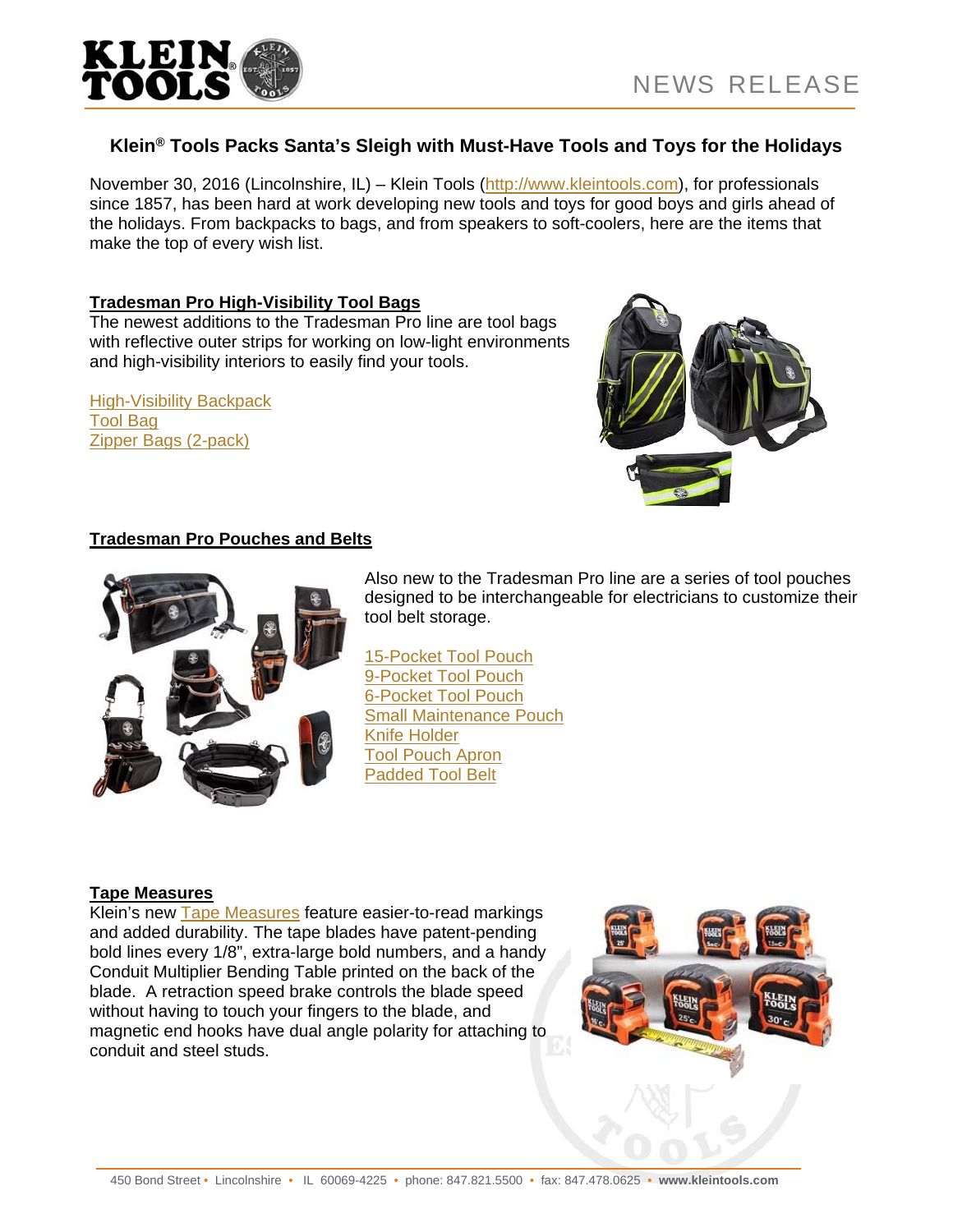

# **Aluminum Billet Levels**

These new professional-grade billet aluminum levels feature a patent-pending design that permanently locks the ultrapowerful rare-earth magnets to the level. They are also precision machined for high-accuracy leveling and feature easy-to-read vials with top-view windows. High-visibility orange color won't get lost on conduit.

- Lighted Billet Aluminum Torpedo Level
- **Billet Aluminum Torpedo Level**
- Accu-Bend 1-Vial Level
- Accu-Bend 4-Vial Level
- Aluminum Torpedo Level
- Torpedo Level



### **9" Angled-Head Diagonal-Cutting Pliers**

The extra-long handles and high-leverage design of the 9" Angled-Head Diagonal-Cutting Pliers provides up to 67% more cutting power. It can cut ACSR, screws, nails and most hardened wire, and features an angled head for work in confined spaces.



## **Journeyman Gloves**

Four new glove designs made from high-quality high-tech materials for protection, dexterity and extreme functionality. All gloves are available in medium, large and extra-large sizes.

- Cut 5 Resistant Gloves CE CUT LEVEL 5, CE Category II For Intermediate Risk, TPR on back of hand and dipped for extra protection, neoprene wrist closure for comfort.
- Leather Utility Gloves Open cuff for quick on/off, Durahide palm and leather first fingers, stretch back for extra comfort and flexibility
- Wire Pulling Gloves Great gripping ability, slim fit for better dexterity, touchscreen capability on index finger, neoprene wrist closure for comfort
- **High-Dexterity Touchscreen Gloves** Touchscreen capability on entire palm, all fingers and first knuckles, slim fit for extra dexterity, comfortable for light duty tasks